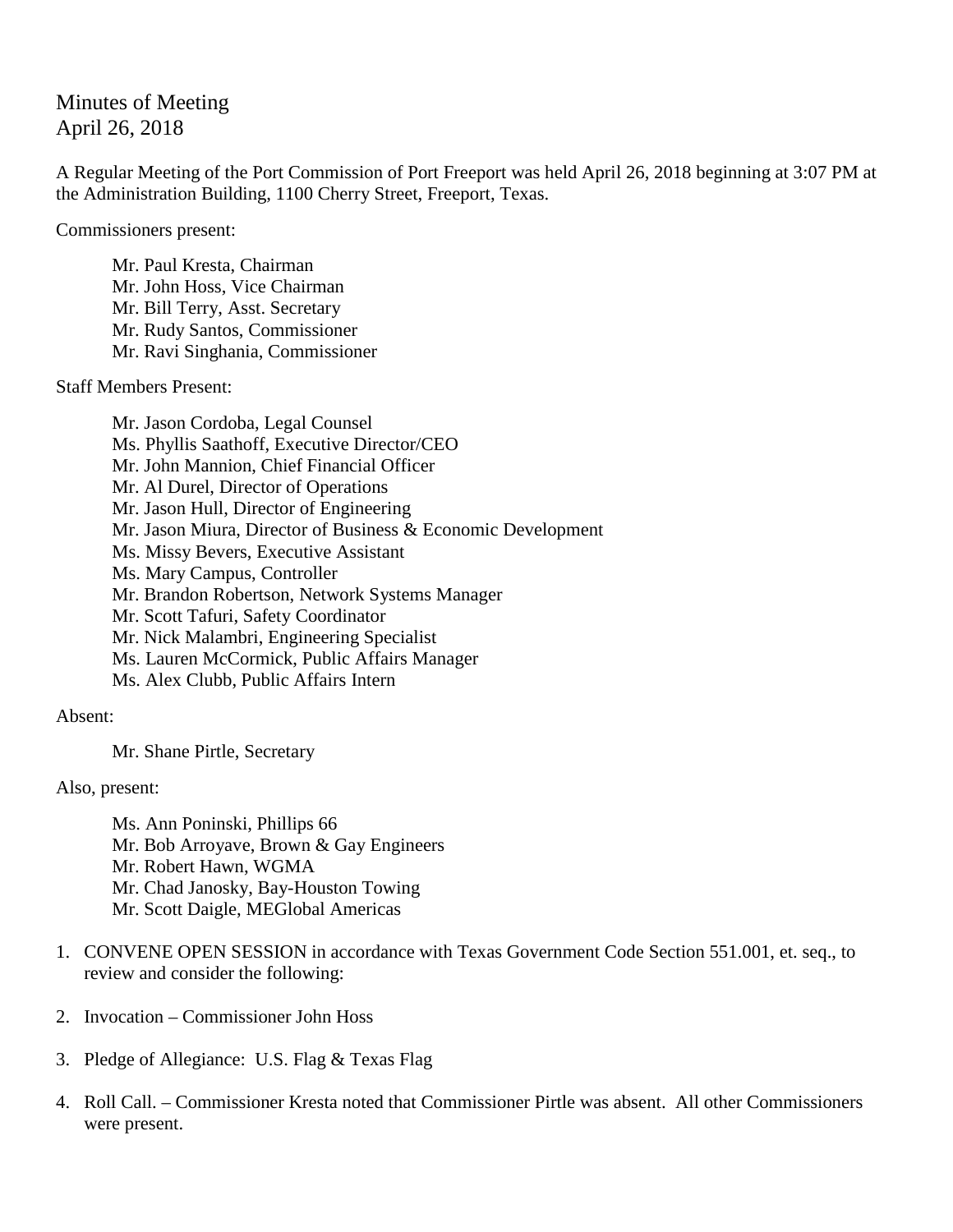- 5. Safety Briefing Mr. Chris Hogan, Director of Protective Services
- 6. Approval of minutes from the Regular Meeting held April 12, 2018.

A motion was made by Commissioner Terry to approve the minutes as presented. The motion was seconded by Commissioner Hoss with all Commissioners present voting in favor of the motion.

- 7. Reports from Executive Staff:
	- A. Receive report from Executive Director/CEO on activities and matters related to administrative affairs. Port tenant updates, USCOE, rail issues, AAPA Committees, leases, contracts, upcoming Port and civic events and other related administrative affairs.

Ms. Saathoff stated the date of the next board meeting will be rescheduled for May 14 at 3:00 p.m. This will allow the Board to canvass the results of the election. The County Elections Office has reported early voting results for the past three days with a total of 4,789 votes cast in the County, 2,271 of which were cast in the Navigation District. Election Day is May 5. The Take-a-Child Fishing Tournament Captain's Dinner for sponsors and volunteers is May 3 at RiverPlace. The legislative director with Congressman Randy Weber's office will be here May 1 for a tour of Port Freeport and roundtable with area industry representatives. Staff continues to update the frequently asked questions page on the website, [www.portfreeportbondelection.com.](http://www.portfreeportbondelection.com/) Ms. McCormick, Public Affairs Manager, briefly outlined upcoming speaking events with various groups in the community and gave an update on the annual Take-A-Child Fishing Tournament to be held May 5. Ms. Saathoff also reported on the Brazoria County Restoration Shoreline Task Force meeting hosted by Port Freeport April 23. Additionally, U.S. Customs and Border Protection will host an Open House and Ribbon Cutting for their new facility on May 3 at the Emergency Operations Center.

B. Receive report from Chief Financial Officer on monthly activity and matters related to financial results, investments, insurance, leases, real property matters and other related administrative affairs.

Mr. Mannion updated the Commission on the new accounting software and gave a brief presentation on financial results as of March 31, 2018.

C. Receive report from Director of Engineering on activities and matters related to Freeport Harbor Federal Channel, capital projects and other projects, Hydrographic Report and other related facility engineering matters.

Mr. Hull shared pictures of the construction progress at Port Road, Parcel 14 and Area 5.

D. Receive report from Director of Operations on activities and matters related to operations, vessel activity, tonnage and other related port operation matters.

Mr. Durel shared the calendar vessel schedule prepared with the new accounting software and noted on the tonnage report submitted they have separated MSC from Chiquita on the report. He also displayed pictures of the radiant panels headed to Dow Chemical from Mammoet's yard within the Port. Mr. Durel also stated the vessel Lewek Constellation (Saipem Constellation) will be showcased at Port Freeport at the end of next week as part of the OTC Conference held in Houston.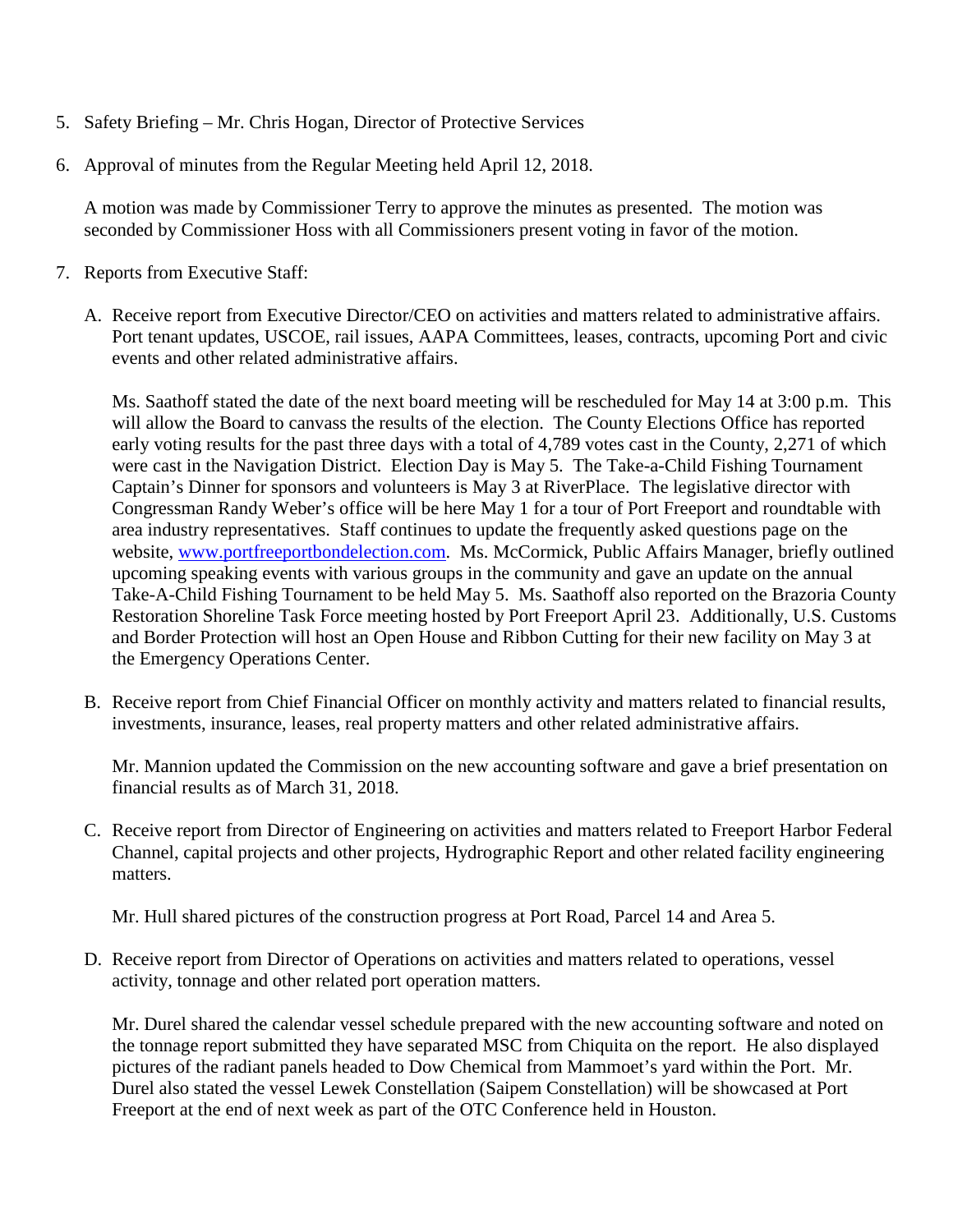E. Receive report from Director of Protective Services on matters related to safety meetings/injury report, security meetings, EMS update and other related safety, security and environmental matters.

Mr. Hogan reported on safety incidents for the month of March and staff's continued efforts to increase vehicle safety awareness throughout the Port. The Port continues to encourage truckers and tenants to obey traffic laws and operate safely within the community. She also noted staff is developing a safety card to include with handouts at the Take-A-Child Fishing Tournament.

F. Receive report from Director of Business & Economic Development on activities and matters related to industry meetings and Port presentations, Port events, and other related trade development or community relation matters.

Mr. Miura reported attending the Automotive Leader's Summit in Detroit held April 16-18 and updated the Board on meetings held with key clients. He also reported on the most recent Rail District meeting held April 20 in Richmond where Gary Basinger, representative for Brazoria County, was sworn in and election of officers was held. The next meeting will be held May 18 at Port Freeport.

- 8. Receive report from Commissioners on matters related to:
	- A. April 26 Finance Advisory Committee Commissioner Singhania deferred his comments regarding committee discussion to item 13 which is on the agenda for approval.
	- B. April 26 Strategic Planning Advisory Committee Commissioner Terry reported the committee received an update regarding Parcel 14 development and next steps moving forward.
	- C. Meetings and conferences attended, Port presentations and other related Port Commission matters.

Commissioner Singhania reported attending presentations given to various groups by Port staff. He noted the Port has done a good job passing along information to the community regarding the bond election.

Commissioner Santos reported attending the 100 Club Law Enforcement Appreciation Dinner April 19. He also commended staff on getting port information out to the community.

- 9. Public Comment There were no public comments.
- 10. Approval of financial reports presented for the period ending March 31, 2018.

A motion was made by Commissioner Singhania to approve the reports as presented by staff. The motion was seconded by Commissioner Hoss with all Commissioners present voting in favor of the motion.

11. Discuss and consider approving an Assignment of Tax Abatement Agreement from The Dow Chemical Company to MEGlobal Americas, Inc. for property located in The Dow Chemical Company Reinvestment Zone No. 20.

Mr. Mannion stated the agreement before the Board has been reviewed by counsel and staff recommends approval of the assignment of tax abatement from Dow Chemical to MEGlobal. Mr. Scott Daigle with MEGlobal stated that Dow acted as an agent for the abatement while MEGlobal was establishing their new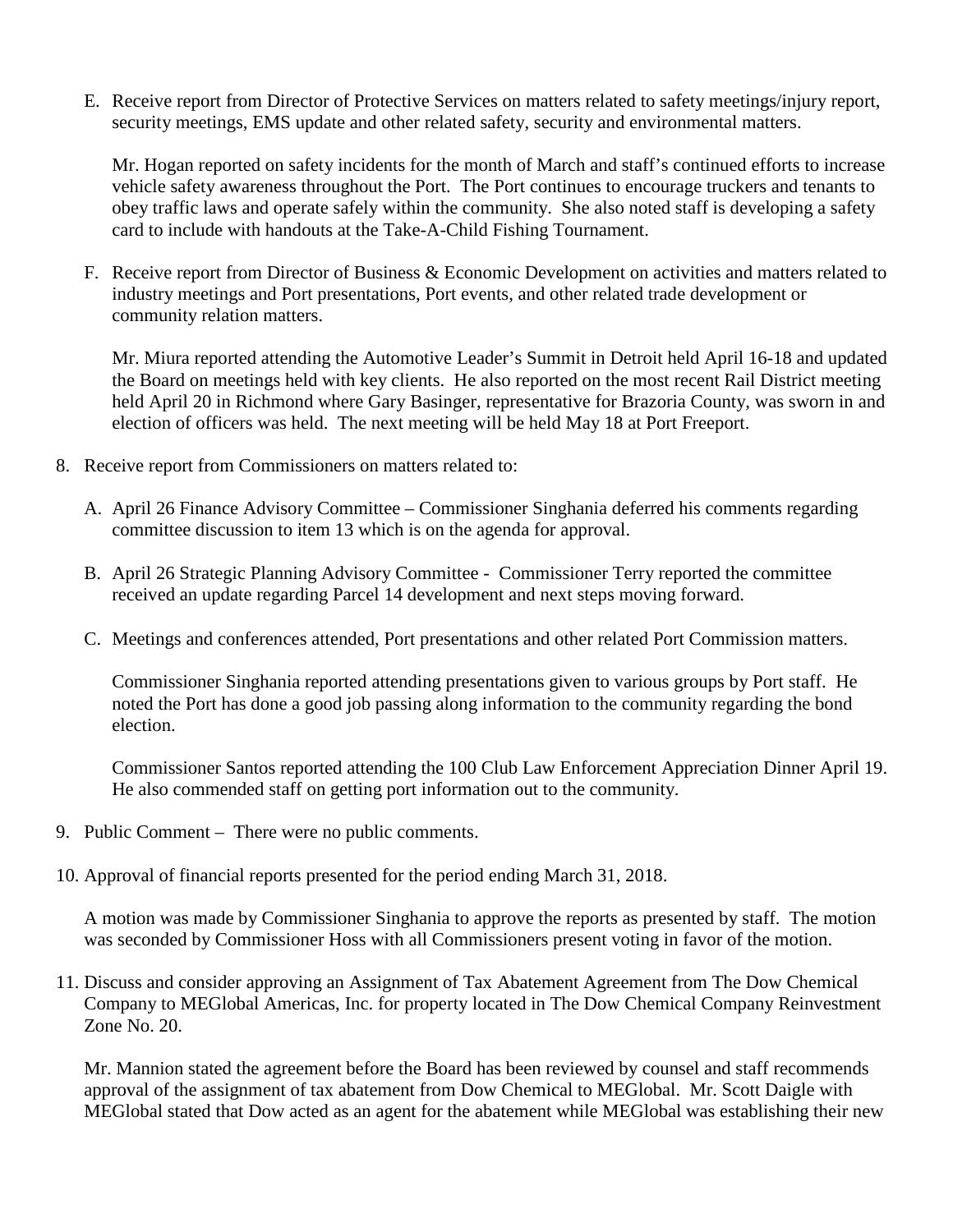facility. Now that construction is taking place, MEGlobal is asking for an assignment of tax abatement from Dow.

A motion was made by Commissioner Singhania to approve the assignment. The motion was seconded by Commissioner Terry with all Commissioners present voting in favor of the motion.

12. Receive update from the Lone Star Harbor Safety Committee.

Ms. Ann Marie Poninski, Chairman of the Freeport Sub-Committee for Lone Star Harbor Safety stated the group was created in August 2017 to maximize safety, security and efficiency of channel transits while balancing competing needs and uses of the waterways in and around Freeport. The group has been meeting quarterly with industry stakeholders, Pilots, agents and tug, vessel and terminal operators. Items discussed include improving communications between ships and barges in the channel to coordinate movements and proposed changes to the Brazos Gates and Colorado Locks. The group is also working with the USCOE, NOAA, Coast Guard and other government agencies to get a larger scale chart for Port Freeport for channel approaches and the harbor itself, as well as obtain USCG approved anchorage area for ships.

13. Discuss and consider approving a two-year contract with IHS Global, Inc for subscription of data and reports in an amount not to exceed \$21,470.00.

Every year the Port purchases data from IHS market to use for various aspects of business from auditing to targeting potential clients. The information includes imports in Texas from Central and South America; however, staff wants to expand the contract to also include information from Asia, Europe and exports for Texas. Staff recommends approval of this 2-year contract in an amount not to exceed \$21,470.00.

A motion was made by Commissioner Singhania to approve the contract. The motion was seconded by Commissioner Hoss with all Commissioners present voting in favor of the motion.

- 14. EXECUTIVE SESSION in accordance with Subchapter D of the Open Meetings Act, Texas Government Code Section 551.001, et. seq., to review and consider the following:
	- A. Under authority of Section 551.072 (Deliberation of Real Property Matters) for discussion regarding:
		- 1. Discussion regarding a Purchase Contract in the amount of \$155,500.00 for property located at 1516 N. Avenue N.
		- 2. Discussion regarding a Purchase Contract in the amount of \$156,000.00 for property located at 1411 Avenue M.
		- 3. The potential exchange, lease, or value of real property located at Port Freeport, including but not limited to Parcels 7, 8, 10, 26 and 37.
		- 4. The potential purchase, exchange, lease or value of real property located at Port Freeport, including but not limited to the real property located at and contiguous to Berths 1, 2, 5 and 7.
		- 5. Discussion regarding the potential exchange, lease or value of real property located in Freeport, Texas, including but not limited to the area known as the East End of Freeport and bordered by the following streets: FM 1495; East 2<sup>nd</sup> Street; Terminal Street and East 8<sup>th</sup> Street in Freeport, Texas.